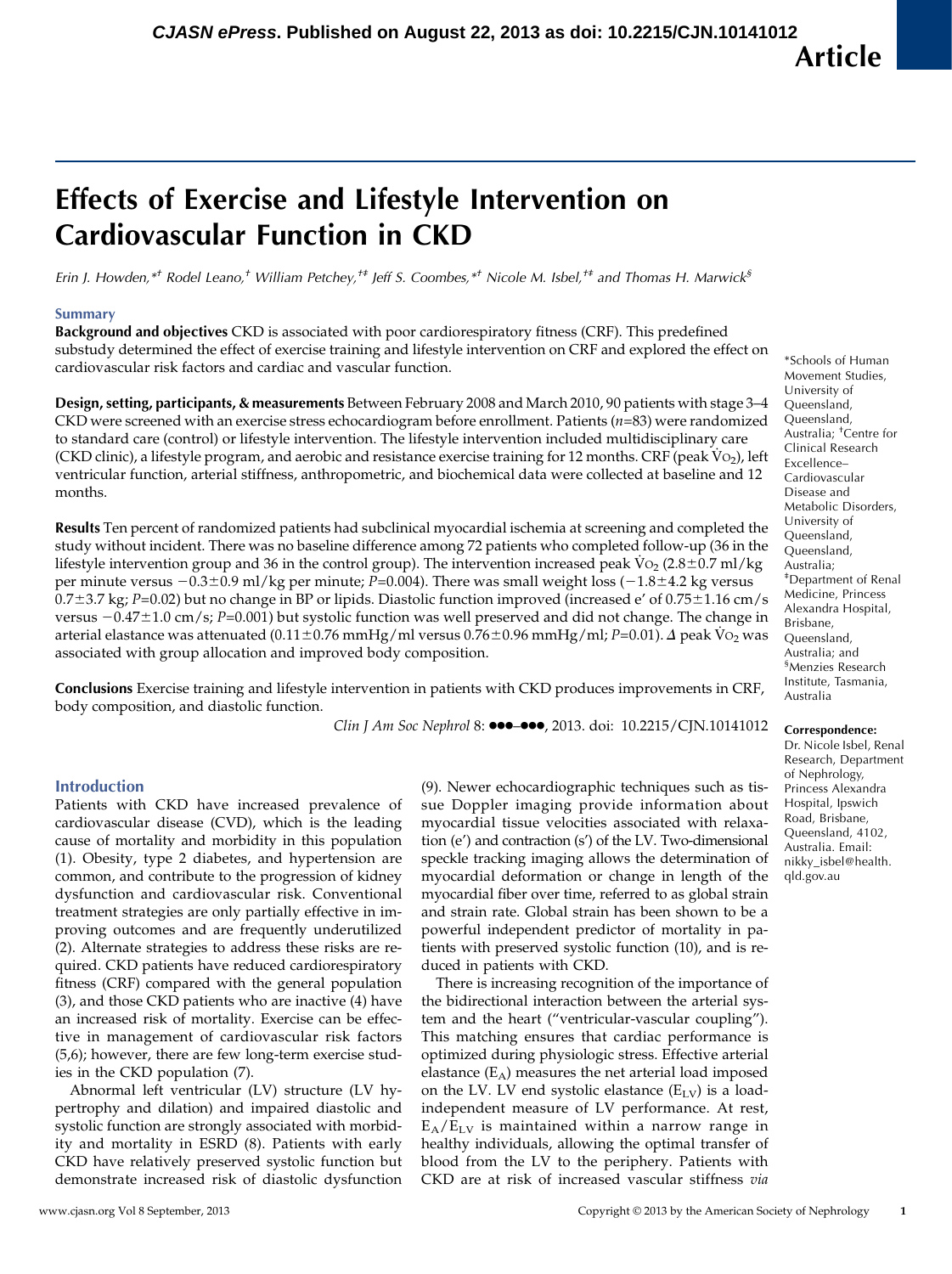multiple mechanisms (hypertension, diabetes, vascular calcification). Therefore, resting LV filling pressure is increased and LV contractility is enhanced in CKD in order to maintain  $E_A/E_{LV}$  and cardiac performance (11). Unfit individuals have less favorable cardiac filling profiles at rest than active participants (12), and exercise training can elicit positive changes in diastolic (13) and vascular function (14) in patients with existing CVD.

The aim of this study was to investigate the effect of exercise training and lifestyle intervention on CRF (change in peak  $\overline{V}o_2$  at 12 months), secondary aims were to assess the effect on cardiovascular risk factors, cardiac function, arterial stiffness, and ventricular-vascular interaction in CKD.

## Materials and Methods

#### Patient Selection

Detailed methods are available in the [Supplemental Ma](http://cjasn.asnjournals.org/lookup/suppl/doi:10.2215/CJN.10141012/-/DCSupplemental)[terial](http://cjasn.asnjournals.org/lookup/suppl/doi:10.2215/CJN.10141012/-/DCSupplemental). This study was a prespecified substudy of an ongoing open-label randomized controlled trial (LANDMARK III), which is a 3-year study comparing the effect of a nurse practitioner–led model of care with standard nephrologic care on cardiovascular risk factors. The study received approval from the Princess Alexandra Human Research Ethics Committee (HREC 2007/190) and University of Queensland Medical Research Ethics Committee (MREC 2008000184), and was registered at [www.anzctr.org.au](http://www.anzctr.org.au) (Registration Number ANZCTR 12608000337370). Patients were eligible for inclusion if they were aged 18–75 years, had moderate CKD (estimated GFR [eGFR] 25–60 ml/min per 1.73 m<sup>2</sup>), and had one or more uncontrolled cardiovascular risk factors such as BP exceeding target, overweight (body mass index [BMI]  $>$  25 kg/m<sup>2</sup>), poor diabetic control (hemoglobin A1 $c > 7\%$ ), or lipids exceeding target. Exclusion criteria were as follows: intervention for or symptomatic coronary artery disease (within 3 months), current heart failure (New York Heart Association class III and IV) or significant valvular heart disease, pregnant or planning to become pregnant, and life expectancy or anticipated time to dialysis or transplant  $\leq 6$  months. Participants provided written informed consent and the study complied with the Declaration of Helsinki.

# **Outcomes**

The primary outcome of this substudy was change in CRF (as measured by peak  $\dot{V}O_2$ ) at 12 months. Secondary outcomes were change in cardiovascular risk factors (weight, BP, lipids), cardiac function (measured by systolic [s'] and diastolic [e'] tissue velocity), arterial stiffness (augmentation index and aortic pulse wave velocity), and ventricularvascular coupling (arterial and ventricular elastance).

### Baseline Assessment and Random Assignment

Patients were screened for inducible myocardial ischemia by exercise stress echocardiography (ESE). Patients with an abnormal ESE were reviewed by a cardiologist and randomized if deemed safe to participate in a supervised exercise program. Patients were assigned to either the lifestyle intervention group or to the usual care control group in a 1:1 ratio using a computer random assignment program. Groups were stratified by renal function (eGFR high [ $>44$ ] or low [ $\leq 44$ ] ml/min per 1.73 m<sup>2</sup>), sex, and diabetes status.

## Control Group

The control group received standard nephrologic care, which included review by a nephrologist, recommended lifestyle modification but no specific information or education, and referral to an allied health professional on an ad hoc basis.

### Exercise Training and Lifestyle Intervention

In addition to usual care, cardiovascular risk factor management was provided by a multidisciplinary clinic (including a CKD nurse practitioner, dietitian, exercise physiologist, diabetic educator, psychologist, and social worker) and targeted risk factors to national guidelines (15,16).

The exercise training component involved 150 minutes of moderate intensity exercise per week , with 8 weeks of training supervised by an accredited clinical exercise physiologist. Patients attended gym sessions two to three times per week. The sessions included a warm-up, 20–30 minutes of aerobic activity using a treadmill, stationary bike, or rowing ergometer, and whole-body resistance training with machines and free weights. On completion of the gym-based training, patients began a home-based program and were provided a booklet depicting resistance exercise using Thera-Bands and a Swiss ball. Regular contact was maintained via telephone and Email. Participants were questioned on their ability to maintain the prescribed exercise; if they identified difficulty, they were encouraged to attend gym-based refresher visits. Patients performed exercise at a moderate intensity, with perceived exertion of 11–13 on the 20-point Borg scale (17), and progression was tailored individually.

Lifestyle intervention involved 4 weeks of group behavior and lifestyle modification facilitated by a dietitian and psychologist. The program focused on sustainable diet and behavior change to assist with weight loss. The dietitian therapy complied with the Evidence-Based Practice Guidelines for Nutritional Management of CKD for patients with eGFR between 25 and 60 ml/min per 1.73 m<sup>2</sup> (18).

#### Outcome Measures

All measures were obtained before randomization and after 12 months of intervention.

Biochemical Analyses. After an overnight fast, patients provided blood samples for biochemical analysis. Kidney function was determined as the eGFR using the Modified Diet in Renal Disease formula based on the isotope dilution mass spectrometry standardized creatinine assay  $(MDRD_{175})$  (19).

Maximal Exercise Capacity. CRF was assessed as peak  $Vo_2$ . Testing was performed according to American College of Sports Medicine guidelines for exercise testing (20). CRF was derived from breath-by-breath indirect calorimetry (Vmax29c; SensorMedics, Yorba Linda, CA) and recorded as the peak 20-second average  $Vo_2$  during the final minute of exercise.

Echocardiography. Conventional two-dimensional echocardiography and pulse wave tissue Doppler imaging was performed at rest using standard equipment (Vivid 7;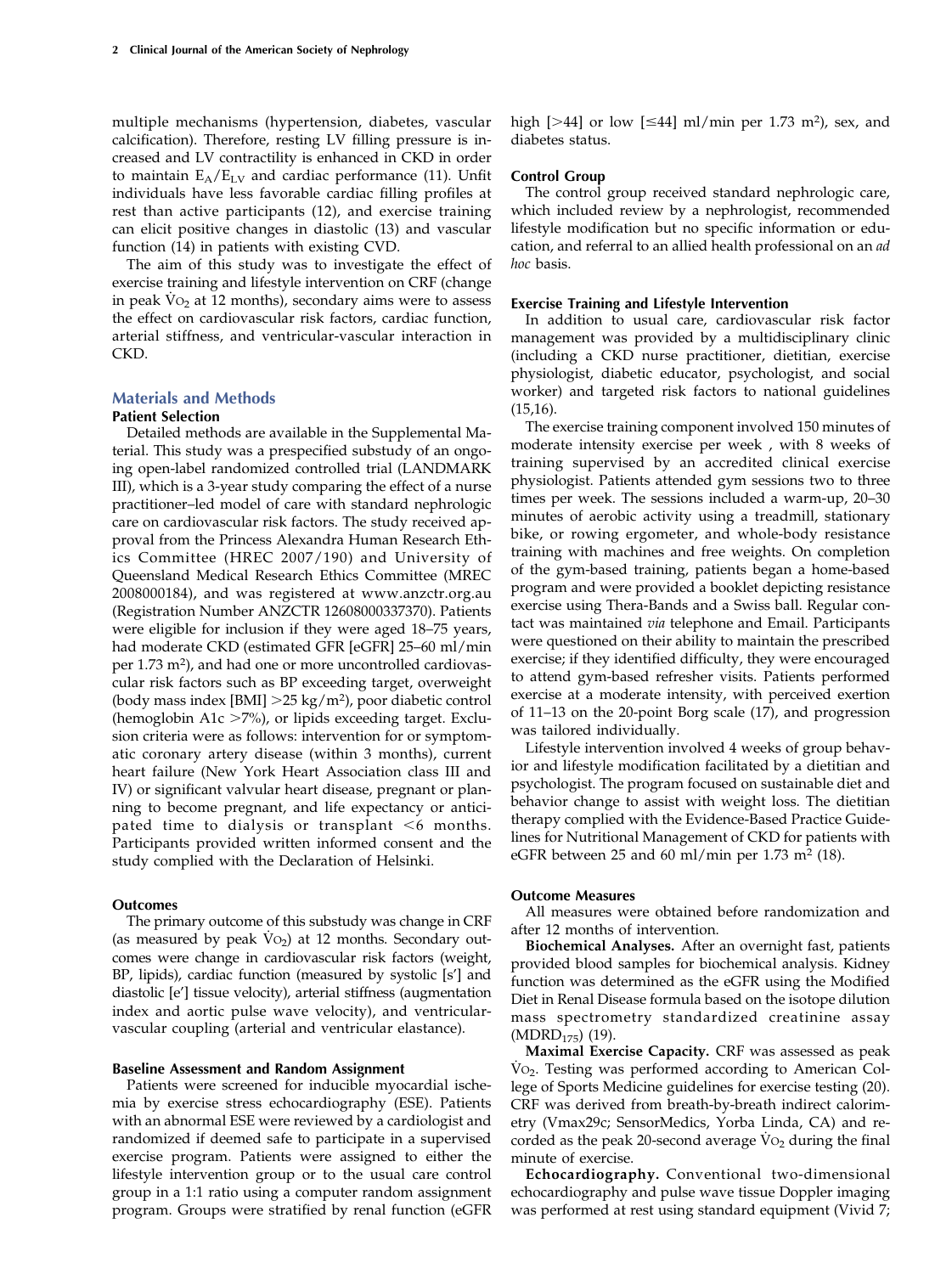General Electric Medical Systems, Milwaukee, WI). All echocardiographic parameters were measured offline in batches by an observer blinded to treatment allocation and previous results.

Evaluation of Diastolic and Systolic Function. Systolic dysfunction was identified on the basis of an ejection fraction <50%. Diastolic dysfunction was categorized as normal diastolic function, delayed relaxation (21), pseudo normal (22,23), or restrictive diastolic filling (24).

Arterial Compliance. Arterial waveforms were acquired as previously published (25) using commercial software (SphygmoCor 8.1; AtCor Medical, Sydney, Australia). Central arterial stiffness was estimated in duplicate by aortic pulse wave velocity (PWV). PWV was acquired with electrocardiography-gated sequential tonometry at the carotid and femoral sites.

Ventricular-Vascular Interaction. Measures were derived noninvasively using a combination of echocardiography for end systolic volume (ESV) and tonometry for end systolic pressure (ESP). Arterial elastance  $(E_A)$  was calculated as the ratio of ESP and stroke volume (SV)  $E_A = (ESP/$ SV), and end systolic elastance ( $E_{L,V}$ ) was calculated  $E_{L,V}$  = (ESP/ESV –  $V_0$ ), where  $V_0$  is the x-axis intercept of the pressure-volume relationship (26). The value of  $V_0$  is considered to be negligible compared with ESV and is therefore approximated as zero (26). These methods have

been validated against invasive measures of ventricular pressure-volume loops (27,28).

Dietary Assessment. Dietary assessment was conducted using three-day diet records of a subset of participants. Dietary intake data were analyzed using FoodWorks version 7 using NUTTAB 2010 database (Xyris Software, Australia) for total energy (kcal), macronutrient, and dietary fiber intake.

# Power Analyses

Baseline peak  $\rm\dot{V}o_{2}$  was assumed to be 22.0 $\pm$ 6.0 ml/kg per minute, and a 20% increase (effect size of 0.73) in the intervention group compared with the control participants would be clinically significant. Therefore, we required 41 participants in each group to have 90% power to detect a difference between groups ( $\alpha$ =0.05); however, to account for drop out, we planned to recruit 90 patients.

## Statistical Analyses

Analysis was performed on available data. Data were checked for normality using the Kolmogorov–Smirnov test. Results are expressed as mean  $\pm$  SD, median (interquartile range), or  $n$  (%) for categorical data. Baseline characteristics and change scores were compared between groups using independent  $t$  tests and chi-squared tests for

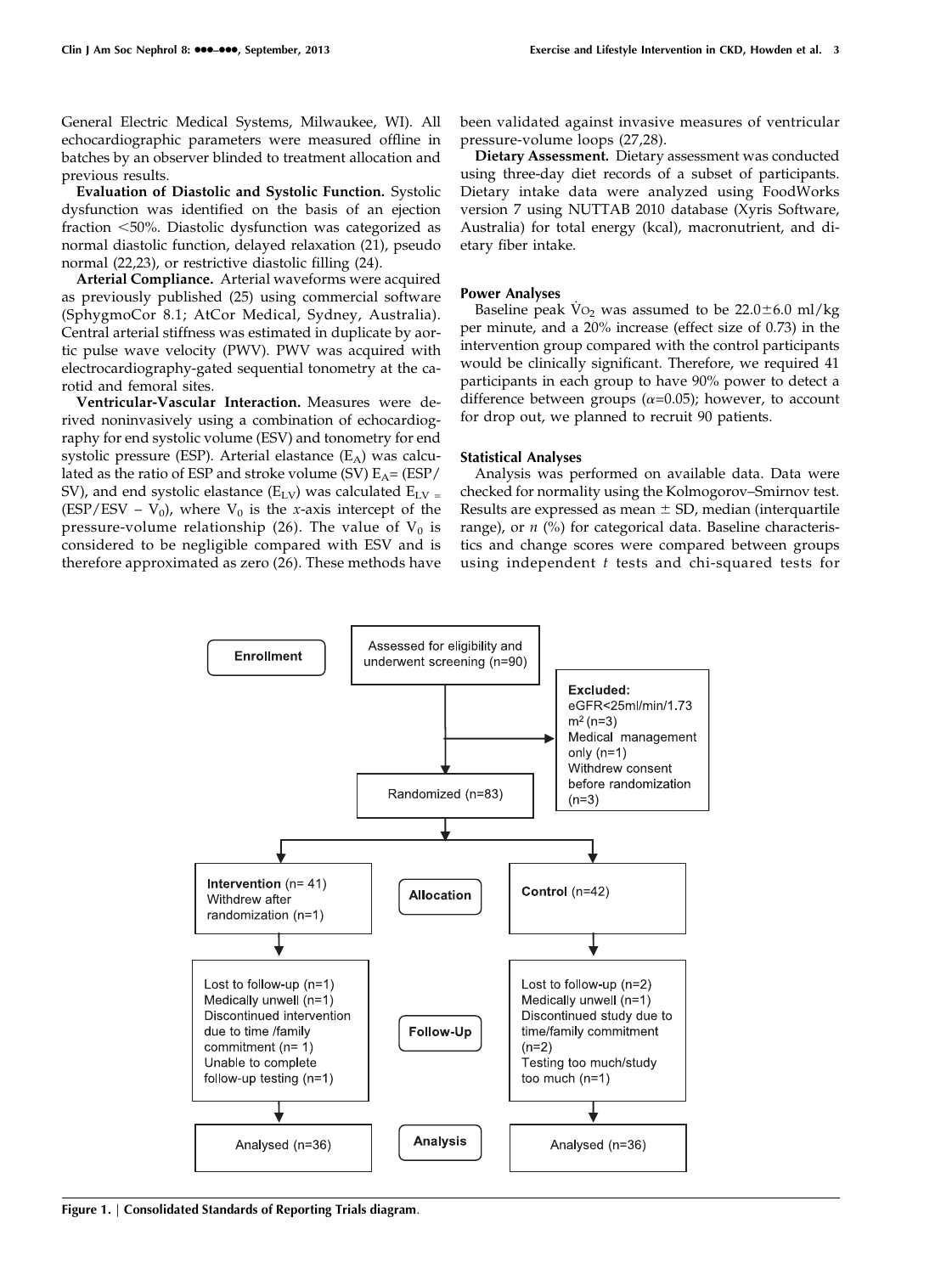categorical variables. Pearson and Spearman correlations were performed between change in main outcome measure and other secondary measures. Data were analyzed using standard commercially available statistical software (SPSS version 18; PASW, Chicago, IL). Statistical significance was  $P \le 0.05$ .

## **Results**

# Patient Characteristics

Ninety patients were screened between February 2008 and March 2010. Twelve percent  $(n=11)$  of patients were identified as having abnormal wall motion suggestive of subclinical ischemia on ESE and were reviewed by a cardiologist before randomization. Nine patients were cleared, enrolled in the study, and completed the study without incident. In total, seven screened patients were not randomized, three did not meet inclusion criteria due to kidney function outside of range, one had significant inducible ischemia on baseline testing (suitable for medical management only and the patient's cardiologist declined the patient's participation), and three patients withdrew consent before randomization (including one patient requiring bypass surgery who no longer wished to participate), meaning that 83 patients were randomized. Of the 83 patients randomized, follow-up testing was completed in 72 patients (Figure 1).

The baseline characteristics of this patient group are summarized in Table 1 and there were no significant

group differences at baseline. Men comprised the majority of the patient group and the prevalence of type 2 diabetes was 42%. Diastolic dysfunction was evident in 61% of patients, whereas 8% of patients had evidence of systolic heart failure (Table 1). The lifestyle intervention group attended 70% of the supervised gym-based training and five additional visits (range, 0–10) during the home-based maintenance phase.

#### Responses to Intervention

**Exercise Capacity.** At baseline, peak  $\text{Vo}_2$  (24.7 $\pm$ 8.4 ml/kg) per minute in the lifestyle intervention group versus  $23.6\pm6.2$  ml/kg per minute in the control group) was similar between groups. Compared with normative values, 47% of the control group met their age-predicted exercise capacity and 41% in the lifestyle intervention group (Figure 2). The intervention was effective in improving peak  $\rm\dot{V}o_2$  as evident by an 11% increase in the lifestyle intervention group and 1% decrease in the control (Figure 2). Furthermore, at 12 months, an additional 10 patients in the lifestyle intervention group met their age-predicted exercise capacity, which was significantly greater than controls  $(P=0.01)$ . The hemodynamic response to exercise was similar between groups at baseline. Maximal systolic BP decreased in both groups at 12 months; however, the change was significantly greater in the control group (Table 2).

Cardiovascular Risk Factors. Table 3 outlines changes in body habitus (weight, BMI, waist circumference) in

| Table 1. Baseline demographics, causes of kidney disease, myocardial status, and medication usage of patients randomized to lifestyle<br>intervention or control groups that completed a 12-month follow-up visit |                                       |                        |                            |  |  |  |  |
|-------------------------------------------------------------------------------------------------------------------------------------------------------------------------------------------------------------------|---------------------------------------|------------------------|----------------------------|--|--|--|--|
|                                                                                                                                                                                                                   | Lifestyle Intervention Group $(n=36)$ | Control Group $(n=36)$ | Lost to Follow-Up $(n=11)$ |  |  |  |  |
| Women                                                                                                                                                                                                             | 12(33)                                | 15(42)                 | 6(45)                      |  |  |  |  |
| Age (yr)                                                                                                                                                                                                          | $60.2 \pm 9.7$                        | $62.0 \pm 8.4$         | $54.4 \pm 10.1$            |  |  |  |  |
| $e\overline{GFR}$ (ml/min per 1.73 m <sup>2</sup> )<br>Cause of CKD                                                                                                                                               | $38.4 \pm 8.8$                        | $39.4 \pm 8.9$         | $42.0 \pm 8.7$             |  |  |  |  |
| <b>Diabetes</b>                                                                                                                                                                                                   | 9(25)                                 | 11 (30)                | 4(36)                      |  |  |  |  |
| Renovascular                                                                                                                                                                                                      | 6(17)                                 | 5(14)                  |                            |  |  |  |  |
| <b>GN</b>                                                                                                                                                                                                         | 10(28)                                | 11(30)                 | 3(27)                      |  |  |  |  |
| <b>APKD</b>                                                                                                                                                                                                       |                                       | 3(8)                   | 1(9)                       |  |  |  |  |
| Other                                                                                                                                                                                                             | 11(30)                                | 6(17)                  | 3(27)                      |  |  |  |  |
| Risk factors                                                                                                                                                                                                      |                                       |                        |                            |  |  |  |  |
| Type 2 diabetes                                                                                                                                                                                                   | 15(42)                                | 15(42)                 | 3(27)                      |  |  |  |  |
| Current smoker                                                                                                                                                                                                    | 5(14)                                 | 3(8)                   | 3(27)                      |  |  |  |  |
| Previous myocardial<br>infarction                                                                                                                                                                                 | 5(14)                                 | 7(24)                  |                            |  |  |  |  |
| Systolic dysfunction                                                                                                                                                                                              | 4(11)                                 | 2(5)                   |                            |  |  |  |  |
| Diastolic dysfunction                                                                                                                                                                                             | 19 (56)                               | 25 (78)                | 3(27)                      |  |  |  |  |
| Medications                                                                                                                                                                                                       |                                       |                        |                            |  |  |  |  |
| ACEi                                                                                                                                                                                                              | 17(47)                                | 19 (54)                | 6(55)                      |  |  |  |  |
| ARB                                                                                                                                                                                                               | 22(61)                                | 20(56)                 | 5(45)                      |  |  |  |  |
| $\beta$ blocker                                                                                                                                                                                                   | 14 (39)                               | 15(42)                 |                            |  |  |  |  |
| Calcium blocker                                                                                                                                                                                                   | 10(28)                                | 17(47)                 | 3(27)                      |  |  |  |  |
| Platelet inhibitor                                                                                                                                                                                                | 19(53)                                | 14 (39)                | 1(9)                       |  |  |  |  |
| Statin                                                                                                                                                                                                            | 23(64)                                | 24 (67)                | 5(45)                      |  |  |  |  |
| Insulin                                                                                                                                                                                                           | 9(25)                                 | 10(28)                 | 1(9)                       |  |  |  |  |

Values are mean  $\pm$  SD for normally distributed values, or  $n$  (%) for categorical variables. There were no significant differences (P $>$ 0.05 for all) between groups at baseline. eGFR, estimated GFR; APKD, autosomal dominant polycystic kidney disease; ACEi, angiotensinconverting enzyme inhibitor; ARB, angiotensin receptor blocker.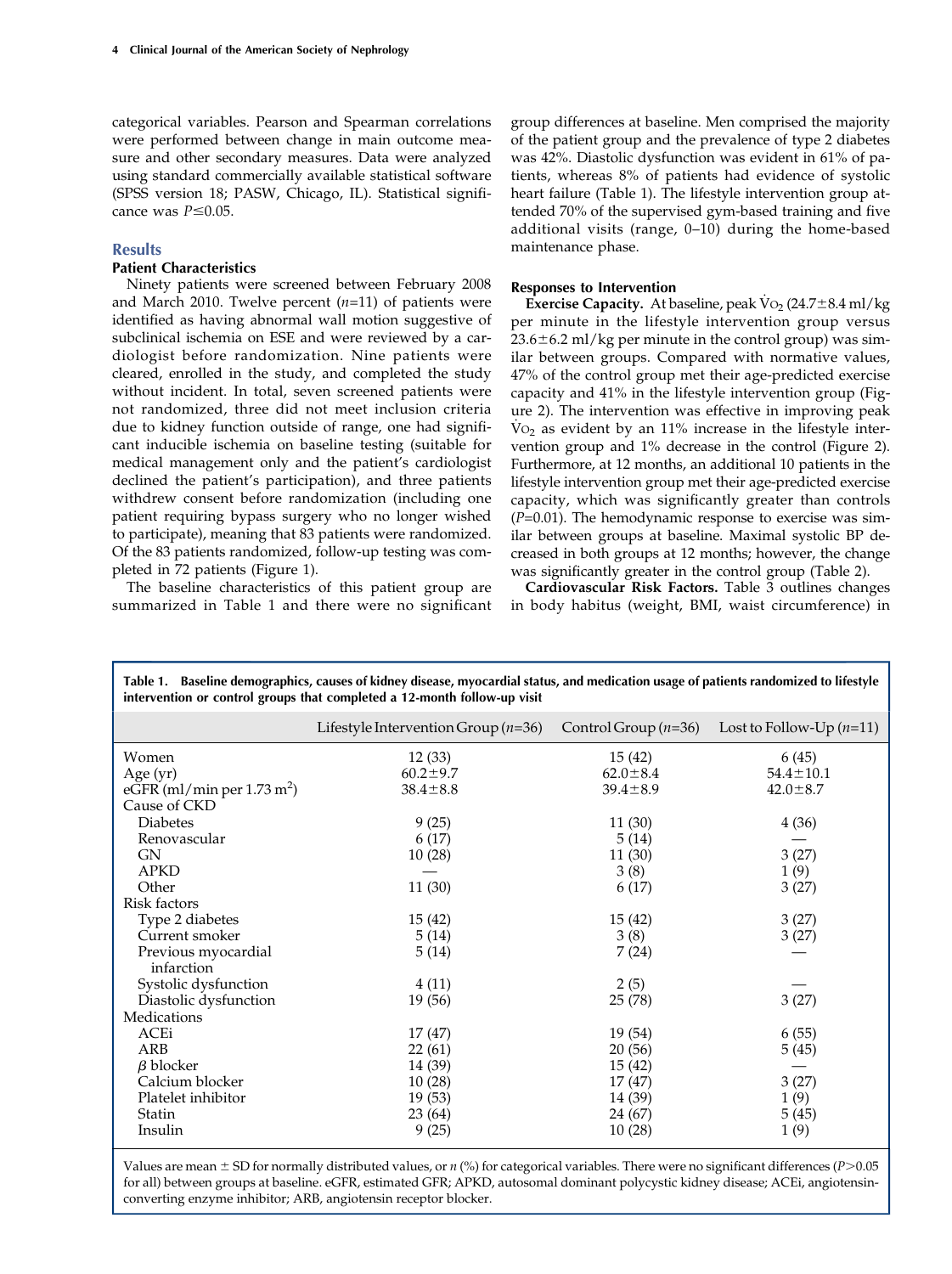

Figure 2. | Lifestyle intervention was associated with improved cardiorespiratory fitness. (A) Change in cardiorespiratory fitness after 12 months of intervention. Values are  $\Delta$  mean  $\pm$  SD and a significant difference between the lifestyle intervention and control groups. \*P=0.01. (B) Percentage of patients to achieve age-predicted exercise capacity at baseline and 12 months. Values are the percentage of participants to achieve individual age-predicted exercise capacity. There was no statistical difference at baseline between the lifestyle intervention group and controls. Significantly more participants in the lifestyle intervention group at 12 months compared to baseline achieved age-predicted exercise capacity. \*P=0.002. Significantly more participants in the lifestyle intervention group achieved age-predicted exercise capacity compared with the control group.  $^{*}P=0.01$  at 12 months. LI, lifestyle intervention.

response to the intervention, but not BP, lipids, or indicators of kidney function. Other electrolytes and indicators of kidney function, including phosphate and urine albumin/creatinine ratio, were unchanged by the intervention (data not included).

Echocardiography. Table 3 shows that there were no significant differences between echocardiographic characteristics at baseline. The intervention had a significant effect on diastolic tissue velocity (e') (Table 3), which increased by 20% in the lifestyle intervention group and decreased by  $6\%$  in the control group ( $P=0.001$ ).

Arterial Compliance. There were no significant baseline differences between any peripheral or central BP parameters, and arterial stiffness parameters and the intervention had no statistically significant effect on these parameters (Table 3).

Ventricular-Vascular Interaction. At baseline, the ventricular-vascular interaction parameters were similar between groups (Table 3). EA was significantly lower in the lifestyle intervention group at 12 months (Table 3).

## Dietary Analyses

Thirty-six participants completed diet records at baseline and follow-up (19 in the lifestyle intervention group and 17 in the control group). At baseline, total energy intake was similar between groups  $(7422 \pm 2872 \text{ kJ})$  in the lifestyle intervention group versus  $8002 \pm 2553$  kJ in the control group). Macronutrient intake was not significantly different (% of total energy intake: protein lifestyle intervention,  $20\% \pm 4\%$  versus control,  $19\% \pm 5\%$ ; carbohydrate lifestyle intervention,  $41\% \pm 7\%$  versus control,  $43\% \pm 7\%$ ; fat lifestyle intervention,  $32\% \pm 6\%$  versus control  $31\% \pm 6\%$ ;) and fiber (20.6 $\pm$ 8.4 g versus control, 22.4 $\pm$ 9.6 g) at baseline. There were no statistically significant differences between intervention and standard care groups for change in total energy intake or contribution of energy from macronutrients or fiber at 12 months.

## Correlates of Functional Change

Change in peak  $Vo_2$  was not correlated with age, sex, history of diabetes, subclinical ischemia, or history of myocardial infarction.  $\Delta$  peak V<sub>O2</sub> was associated with group allocation (r=0.31, P=0.01) and baseline peak  $\dot{V}o_2$  (r=-0.28, P=0.03),  $\Delta$  BMI (r=-0.36, P=0.003),  $\Delta$  waist circumference  $(r=-0.26, P=0.04)$ , and  $\Delta$  body weight (r=-0.26, P=0.003).

## **Discussion**

This study is the largest exercise training study in CKD patients to date and was a predefined substudy of the

| Table 2. Results from the maximal exercise test |                                                                                                                                                                                                                                                                                                            |                 |                  |                 |         |  |  |  |  |
|-------------------------------------------------|------------------------------------------------------------------------------------------------------------------------------------------------------------------------------------------------------------------------------------------------------------------------------------------------------------|-----------------|------------------|-----------------|---------|--|--|--|--|
|                                                 | Lifestyle Intervention Group                                                                                                                                                                                                                                                                               |                 | Control Group    |                 | P Value |  |  |  |  |
|                                                 | <b>Baseline</b>                                                                                                                                                                                                                                                                                            | $\Delta$ 12 mo  | <b>Baseline</b>  | $\Delta$ 12 mo  |         |  |  |  |  |
| $\dot{v}$ O <sub>2</sub> (ml/kg per minute)     | $24.0 \pm 8.27$                                                                                                                                                                                                                                                                                            | $2.8 \pm 4.3$   | $23.0 \pm 6.3$   | $-0.4 \pm 4.9$  | 0.01    |  |  |  |  |
| Respiratory exchange quotient                   | $1.06 \pm 0.1$                                                                                                                                                                                                                                                                                             | $0.02 \pm 0.1$  | $1.04 \pm 0.1$   | $-0.0 \pm 0.1$  | 0.22    |  |  |  |  |
| Max heart rate (bpm)                            | $149.4 \pm 27.1$                                                                                                                                                                                                                                                                                           | $1.5 \pm 20.9$  | $144.9 \pm 19.3$ | $-3.7 \pm 16.4$ | 0.27    |  |  |  |  |
| Max systolic BP (mmHg)                          | $178.4 \pm 20.4$                                                                                                                                                                                                                                                                                           | $-4.0 \pm 27.7$ | $191.9 \pm 22.2$ | $12.2 \pm 27.2$ | 0.02    |  |  |  |  |
| Max diastolic BP (mmHg)                         | $81.6 \pm 11.3$                                                                                                                                                                                                                                                                                            | $-2.0 \pm 13.0$ | $86.3 \pm 11.8$  | $-7.4 \pm 11.3$ | 0.08    |  |  |  |  |
| $x \times 1$<br>$\sim$ $\sim$ $\sim$            | $\mathbf{11}$ , $\mathbf{12}$ , $\mathbf{13}$ , $\mathbf{14}$ , $\mathbf{15}$ , $\mathbf{16}$ , $\mathbf{17}$ , $\mathbf{18}$ , $\mathbf{19}$ , $\mathbf{19}$ , $\mathbf{19}$ , $\mathbf{19}$ , $\mathbf{19}$ , $\mathbf{19}$ , $\mathbf{19}$ , $\mathbf{19}$ , $\mathbf{19}$ , $\mathbf{19}$ , $\mathbf{$ |                 |                  |                 |         |  |  |  |  |

Values are mean  $\pm$  SD for normally distributed values. P value indicates significant difference in  $\Delta$  between groups.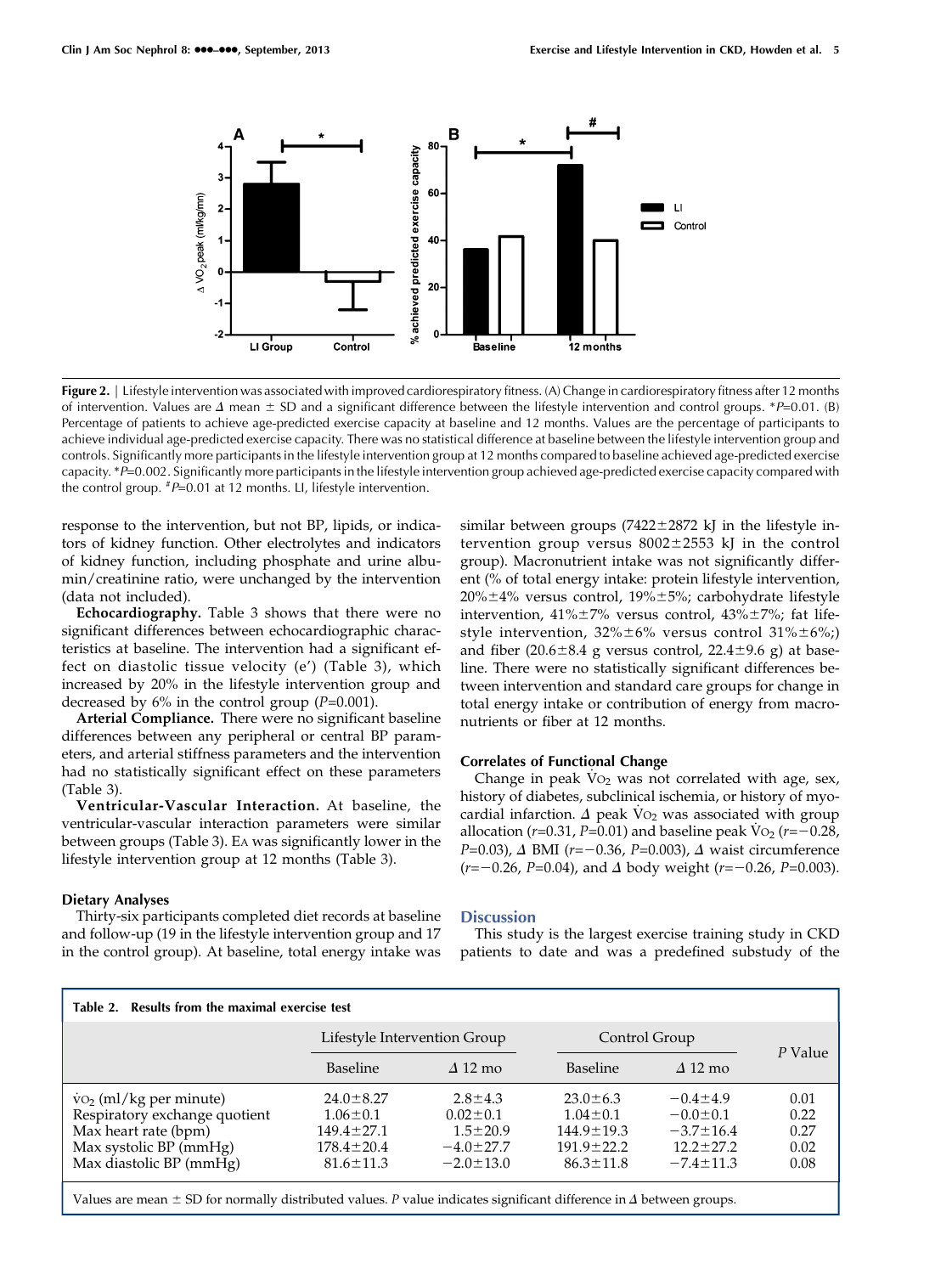| Table 3. Baseline and changes in secondary outcome measures |                                 |                                 |                                 |                                 |              |  |  |  |  |
|-------------------------------------------------------------|---------------------------------|---------------------------------|---------------------------------|---------------------------------|--------------|--|--|--|--|
|                                                             | Lifestyle Intervention Group    |                                 |                                 | Control Group                   |              |  |  |  |  |
|                                                             | <b>Baseline</b>                 | $\Delta$ 12 mo                  | Baseline                        | $\Delta$ 12 mo                  | P Value      |  |  |  |  |
| Cardiovascular risk factors                                 |                                 |                                 |                                 |                                 |              |  |  |  |  |
| Weight (kg)                                                 | $92.6 \pm 22.5$                 | $-1.8 \pm 4.2$                  | $92.7 \pm 24.1$                 | $0.7 + 3.7$                     | 0.01         |  |  |  |  |
| Height (cm)                                                 | $168.6 \pm 9.9$                 | $-0.0 \pm 0.8$                  | $167.3 \pm 9.0$                 | $-0.2 \pm 1.0$                  | 0.51         |  |  |  |  |
| $BMI$ (kg/m <sup>2</sup> )                                  | $32.5 \pm 6.8$                  | $-0.6 \pm 1.4$                  | $33.0 \pm 8.0$                  | $0.3 \pm 1.4$                   | 0.01         |  |  |  |  |
| Waist (cm)                                                  | $106.9 \pm 18.5$                | $-1.4 + 5.5$                    | $107.6 \pm 17.9$                | $1.6 + 5.0$                     | 0.01         |  |  |  |  |
| Serum creatinine $(\mu \text{mol/L})$                       | $157.7 \pm 37.5$                | $4.6 \pm 30.0$                  | $150.1 \pm 33.3$                | $3.4 \pm 26.6$                  | 0.85         |  |  |  |  |
| eGFR (ml/min per $1.73 \text{ m}^2$ )                       | $38.4 \pm 8.8$                  | $-1.4 \pm 7.5$                  | $39.4 \pm 8.9$                  | $0.5 \pm 6.9$                   | 0.26         |  |  |  |  |
| Serum albumin $(g/L)$                                       | $36.7 \pm 3.6$                  | $0.7 + 3.8$                     | $37.8 \pm 3.4$                  | $1.0 \pm 2.4$                   | 0.70         |  |  |  |  |
| Fasting glucose (mmol/L)                                    | $7.2 + 3.9$                     | $-1.0 \pm 3.2$                  | $6.5 + 2.6$                     | $0.3 + 2.8$                     | 0.07         |  |  |  |  |
| HbA1c (DM only, $n=30$ ) (%)                                | $7.3 \pm 1.2$                   | $0.1 \pm 1.3$                   | $7.3 \pm 1.2$                   | $0.8 + 1.6$                     | 0.18         |  |  |  |  |
| Triglycerides (mmol/L)                                      | $1.7 \pm 1.1$                   | $-0.0 \pm 0.7$                  | $1.8 \pm 1.0$                   | $0.2 \pm 1.3$                   | 0.42         |  |  |  |  |
| Total cholesterol (mmol/L)                                  | $4.5 \pm 1.0$                   | $-0.2 \pm 1.0$                  | $4.4 \pm 1.1$                   | $0.0 \pm 1.0$                   | 0.48         |  |  |  |  |
| HDL cholesterol (mmol/L)                                    | $1.2 \pm 0.5$                   | $0.0 \pm 0.2$                   | $1.1 \pm 0.3$                   | $0.0 \pm 0.2$                   | 0.55         |  |  |  |  |
| LDL cholesterol (mmol/L)                                    | $2.5 \pm 0.8$                   | $-0.2 \pm 0.9$                  | $2.5 \pm 1.0$                   | $0.0 \pm 0.8$                   | 0.29         |  |  |  |  |
| Echocardiography                                            |                                 |                                 |                                 |                                 |              |  |  |  |  |
| Mitral E wave $\frac{\text{cm}}{\text{s}}$                  | $67.7 \pm 17.2$                 | $0.03 \pm 0.03$                 | $75.0 \pm 18.7$                 | $-0.07 \pm 0.03$                | 0.03         |  |  |  |  |
| Mitral A wave $\frac{cm}{s}$                                | $70.1 \pm 29.5$                 | $-0.02 \pm 0.02$                | $76.4 \pm 23.5$                 | $0.04 \pm 0.02$                 | 0.07         |  |  |  |  |
| E/A                                                         | $1.01 \pm 0.29$                 | $0.11 \pm 0.07$                 | $1.05 \pm 0.36$                 | $-0.17 \pm 0.04$                | 0.002        |  |  |  |  |
| Deceleration time (m/s)                                     | $240.6 \pm 52.2$                | $-14.5 \pm 7.8$                 | $240.0 \pm 39.7$                | $16.2 \pm 7.5$                  | 0.01         |  |  |  |  |
| LA Vol index $\rm (cm^3/m^2)$                               | $37.3 \pm 13.4$                 | $-1.0 \pm 7.4$                  | $40.2 \pm 11.5$                 | $-3.0 \pm 9.3$                  | 0.65         |  |  |  |  |
| EDV index $(ml/m2)$                                         | $45.0 \pm 14.9$                 | $-1.8 + 7.5$                    | $45.4 \pm 12.8$                 | $11.3 \pm 10.5$                 | < 0.001      |  |  |  |  |
| ESV index $\text{m1/m}^2$ )                                 | $16.4 \pm 8.9$                  | $-0.7 \pm 3.9$                  | $14.9 + 5.9$                    | $-3.0 \pm 4.4$                  | 0.03         |  |  |  |  |
| Ejection fraction (%)                                       | $64 \pm 1$                      | $3.1 \pm 1.3$                   | $68 \pm 1$                      | $1.2 \pm 1.5$                   | 0.19         |  |  |  |  |
| LV mass index $(g/m^{2.7})$                                 | $55.2 \pm 15.8$                 | $-3.9 \pm 2.1$                  | $54.6 \pm 12.9$                 | $-3.0 \pm 2.9$                  | 0.98         |  |  |  |  |
| S'(cm/s)                                                    | $6.13 \pm 1.2$                  | $0.01 \pm 0.01$                 | $6.28 \pm 1.17$                 | $0.0 \pm 0.0$                   | 0.50         |  |  |  |  |
| e'(cm/s)                                                    | $5.59 \pm 1.5$                  | $0.75 \pm 1.16$                 | $5.88 \pm 1.4$                  | $-0.47 \pm 1.0$                 | 0.001        |  |  |  |  |
| E/e'                                                        | $13.6 \pm 9.4$                  | $-1.8 \pm 1.1$                  | $13.6 \pm 4.9$                  | $-0.26 \pm 3.7$                 | 0.30         |  |  |  |  |
| Global longitudinal strain (%)                              | $-18.4 \pm 3.9$                 | $-0.4 \pm 0.7$                  | $-19.5 \pm 2.8$                 | $1.3 \pm 0.5$                   | 0.05         |  |  |  |  |
| Average global strain rate $(s^{-1})$                       | $-1.09 \pm 0.2$                 | $0.1 \pm 0.0$                   | $-1.12 \pm 0.19$                | $0.0 \pm 0.0$                   | 0.45         |  |  |  |  |
| Hemodynamic                                                 |                                 |                                 |                                 |                                 |              |  |  |  |  |
| Peripheral SBP (mmHg)                                       | $128.8 \pm 16.1$                | $-2.4 \pm 16.2$                 | $132.3 \pm 12.4$                | $-0.5 \pm 17.5$                 | 0.65         |  |  |  |  |
| Peripheral DBP (mmHg)                                       | $74.9 \pm 8.1$                  | $0.6 \pm 10.6$                  | $71.1 \pm 9.4$                  | $3.2 \pm 8.2$                   | 0.78         |  |  |  |  |
| Central SBP (mmHg)                                          | $117.8 \pm 14.3$                | $-1.9 \pm 14.6$                 | $119.5 \pm 12.8$                | $-0.4 \pm 17.0$                 | 0.71         |  |  |  |  |
| Central DBP (mmHg)                                          | $75.9 \pm 8.2$                  | $0.9 \pm 10.4$                  | $73.0 \pm 10.2$                 | $3.2 \pm 8.4$                   | 0.65         |  |  |  |  |
| AIx $(\%)$                                                  | $25.7 \pm 10.4$                 | $-0.2 \pm 8.5$                  | $24.5 \pm 8.1$                  | $-1.0 \pm 8.5$                  | 0.73         |  |  |  |  |
| Heart rate (bpm)                                            | $68.5 \pm 13.6$                 | $-2.4 + 9.9$                    | $66.0 \pm 9.3$                  | $1.1 \pm 8.5$                   | 0.18         |  |  |  |  |
| Pulse wave velocity                                         | $9.2 \pm 2.1$                   | $0.4 \pm 1.4$                   | $9.8 \pm 2.3$                   | $0.1 \pm 2.0$                   | 0.85         |  |  |  |  |
| Aortic $(m/s)$                                              |                                 |                                 |                                 |                                 |              |  |  |  |  |
| Ventricular-arterial interaction                            |                                 |                                 |                                 |                                 |              |  |  |  |  |
| $E_A$ (mmHg/ml)                                             | $2.3 \pm 0.7$                   | $0.1 \pm 0.8$                   | $2.2 \pm 0.6$                   | $0.8 + 1.0$                     | 0.01         |  |  |  |  |
| $E_{LV}$ (mmHg/ml)                                          | $4.8 \pm 2.8$<br>$0.57 \pm 0.2$ | $0.2 \pm 1.7$<br>$-0.0 \pm 0.1$ | $4.7 \pm 1.6$<br>$0.49 \pm 0.1$ | $1.0 \pm 2.0$<br>$0.03 \pm 0.2$ | 0.11<br>0.46 |  |  |  |  |
| $E_A/E_{LV}$                                                |                                 |                                 |                                 |                                 |              |  |  |  |  |

Values are mean  $\pm$  SD for normally distributed values, or median (IQR) for non-normally distributed data. P value indicates significant difference in  $\Delta$  between groups. BMI, body mass index; eGFR, estimated GFR; HbA1c, hemoglobin A1c; DM, diabetes mellitus; E/A, mitral E wave to mitral A wave ratio; LA, left atrial; EDV, end diastolic volume; ESV, end systolic volume; LV, left ventricular; S', systolic tissue velocity; e', diastolic tissue velocity; E/e', estimated left ventricle filling pressures; SBP, systolic BP; DBP, diastolic BP; Aix, augmentation index;  $E_A$ ; arterial elastance,  $E_{LV}$ ; LV end systolic elastance. VLDL, very low density lipoproteins.

ongoing LANDMARK III randomized controlled trial. The findings demonstrated that patients with moderate CKD randomized to receive an exercise and lifestyle intervention improved CRF, body composition, diastolic function, and preserved ventriculovascular coupling.

Our results are in agreement with previous reported findings from small studies (29–35) showing that exercise training is effective in improving CRF in patients with CKD. Uremic cardiomyopathy, comprising LV dilation, hypertrophy, and impaired diastolic and systolic function, is common in late stage CKD and a strong predictor of adverse cardiovascular prognosis (8). Similar, but less severe abnormalities of LV function, as well as decreased arterial and ventricular elastance, exist in early CKD (11). The disturbances in myocardial function in CKD are likely multifactorial, with contributions from abnormal relaxation (due to myocardial disease and arterial disturbances leading to augmented wave reflection and increased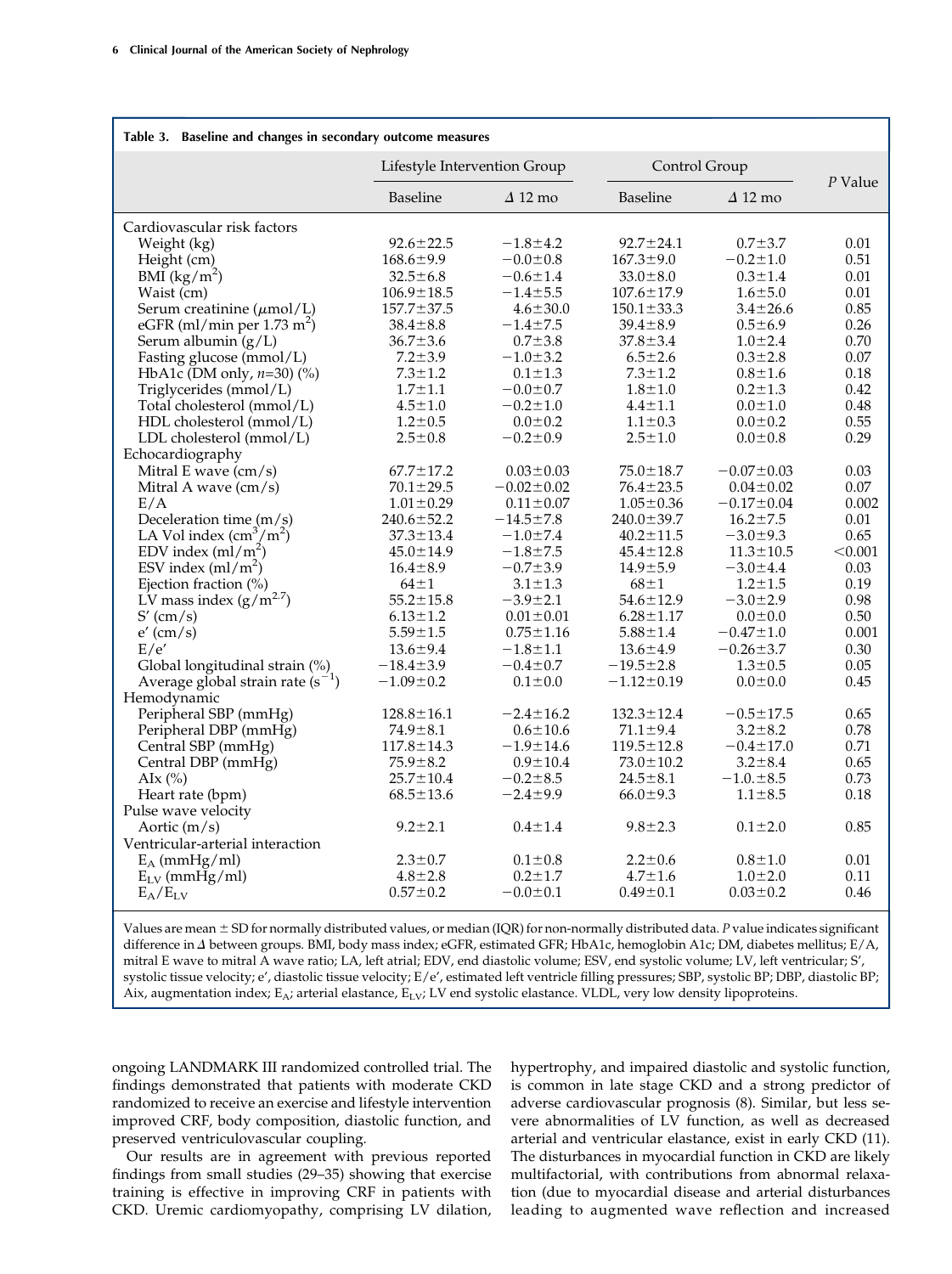afterload) as well as fibrosis. The role of aerobic exercise training on cardiac function is controversial (12,36). A previous training study in patients with coronary heart disease and preserved systolic function reported that exercise lessened the severity of diastolic dysfunction (37). In this study, we have shown that exercise may be effective through improvement in e'.

This intervention ameliorated disturbances in the ventricular-arterial relationship. Disturbances in ventriculararterial interaction, which are common in early stages of CKD (11), may be estimated indirectly by echocardiography (26,38). The matching between the LV and the arterial system at rest results in optimal transfer of blood from the LV to the periphery without excessive changes in pressure. The changes in arterial elastance were interesting. This finding suggests that better cardiac compensation with the maintenance of ventricular coupling ratio allows preservation of cardiac performance and may contribute to improved CRF in moderate CKD. It was of interest to note that there was deterioration in end systolic and end diastolic volumes in the control group that was abrogated in the lifestyle intervention group. Further work in this area is required.

We were unable to show any effect on arterial stiffness as measured by both aortic PWV and AIx. Improvement in arterial stiffness is associated with increased fitness (39,40) in the general population; however, the pathophysiology of vascular disease in CKD may be different and more resistant to change (41). Mustata et al. (35) demonstrated an improvement in arterial stiffness with exercise training in a small study of CKD patients. In contrast to our study, they did not use the standard measure of arterial stiffness (PWV) and included patients with more advanced CKD.

The findings from this study suggest that CKD patients, independent of preexisting comorbidities have the potential to improve CRF with exercise training. Improvement in CRF was associated with a small but significant improvement in body composition. The effect on clinical outcomes such as cardiovascular events needs to be tested in larger studies.

This study had a few limitations. We are unable to separate the individual components of the lifestyle intervention; however, the various components are likely to be complementary and integral to promoting successful lifestyle change. Changes in doses of medication were not recorded and it cannot be determined whether the lack of change in variables such as BP relates to modification of dose. However, the medication profile (number of patients taking different types of medication) did not significantly change in either group. We are unable to accurately quantify the amount of exercise performed by each participant in the lifestyle intervention group; however, the improvement in peak  $\rm\dot{V}o_{2}$  suggests that the participants in the lifestyle intervention group were regularly exercising.

We observed unexpected changes in the end diastolic volume and ESV in the control group. The analysis of probrain natriuretic peptide may help explain these interesting results; however, it was beyond the scope of this analysis. Our assessment of ventricular-arterial interaction was based on noninvasive techniques. These techniques have been validated (26), but are less accurate than invasive methods. Furthermore, our study was not powered to

assess changes in arterial compliance although smaller studies have reported improvement with exercise training (35). No corrections for multiple comparisons of secondary outcomes have been made and the risk of a type I error may be increased. As such, results are exploratory and further studies are required.

In this study of patients with moderate CKD and well managed cardiovascular risk factors, randomization to the intervention led to significant improvements in CRF, body composition, and cardiovascular parameters at 12 months. Interestingly, improvement of CRF appeared to be more responsive to lifestyle intervention than dietary or weight change, despite the high prevalence of obesity in this group.

## Acknowledgments

The authors thank research nurses Karen Sonnenburg and Lisa Ditterich for their time and effort in recruiting, testing, and maintaining participants in the trial.

This research was supported by the National Health and Medical Research Council–funded Centre for Clinical Research Excellence– Vascular and Metabolic Health of the University of Queensland, as well as the Department of Nephrology at Princess Alexandra Hospital.

The following abstracts originated from this work: Howden E, Coombes J, Petchey W, Isbel N. A one-year lifestyle intervention improves myocardial function and exercise capacity in patients with chronic kidney disease [Abstract]. J Am Soc Nephrol 22: 90A, 2011; and Howden EJ, Coombes JS, Leano R, Isbel NM, Marwick TH: Effect of exercise and lifestyle intervention on LV and vascular function in patients with chronic kidney disease: A randomized controlled trial [Abstract]. Eur Heart J 33[Suppl]: 515, 2012.

#### Disclosures

None.

#### References

- 1. Sarnak MJ, Levey AS, Schoolwerth AC, Coresh J, Culleton B, Hamm LL, McCullough PA, Kasiske BL, Kelepouris E, Klag MJ, Parfrey P, Pfeffer M, Raij L, Spinosa DJ, Wilson PW; American Heart Association Councils on Kidney in Cardiovascular Disease, High Blood Pressure Research, Clinical Cardiology, and Epidemiology and Prevention: Kidney disease as a risk factor for development of cardiovascular disease: A statement from the American Heart Association Councils on Kidney in Cardiovascular Disease, High Blood Pressure Research, Clinical Cardiology, and Epidemiology and Prevention. Circulation 108: 2154–2169, 2003
- 2. McCullough PA, Sandberg KR, Borzak S, Hudson MP, Garg M, Manley HJ: Benefits of aspirin and beta-blockade after myocardial infarction in patients with chronic kidney disease. Am Heart J 144: 226–232, 2002
- 3. Padilla J, Krasnoff J, Da Silva M, Hsu CY, Frassetto L, Johansen KL, Painter P: Physical functioning in patients with chronic kidney disease. J Nephrol 21: 550–559, 2008
- 4. Beddhu S, Baird BC, Zitterkoph J, Neilson J, Greene T: Physical activity and mortality in chronic kidney disease (NHANES III). Clin J Am Soc Nephrol 4: 1901–1906, 2009
- 5. Donnelly JE, Blair SN, Jakicic JM, Manore MM, Rankin JW, Smith BK; American College of Sports Medicine: American College of Sports Medicine Position Stand. Appropriate physical activity intervention strategies for weight loss and prevention of weight regain for adults. Med Sci Sports Exerc 41: 459–471, 2009
- 6. Nelson ME, RejeskiWJ, Blair SN, Duncan PW, Judge JO, King AC, Macera CA, Castaneda-Sceppa C; American College of Sports Medicine; American Heart Association: Physical activity and public health in older adults: Recommendation from the American College of Sports Medicine and the American Heart Association. Circulation 116: 1094–1105, 2007